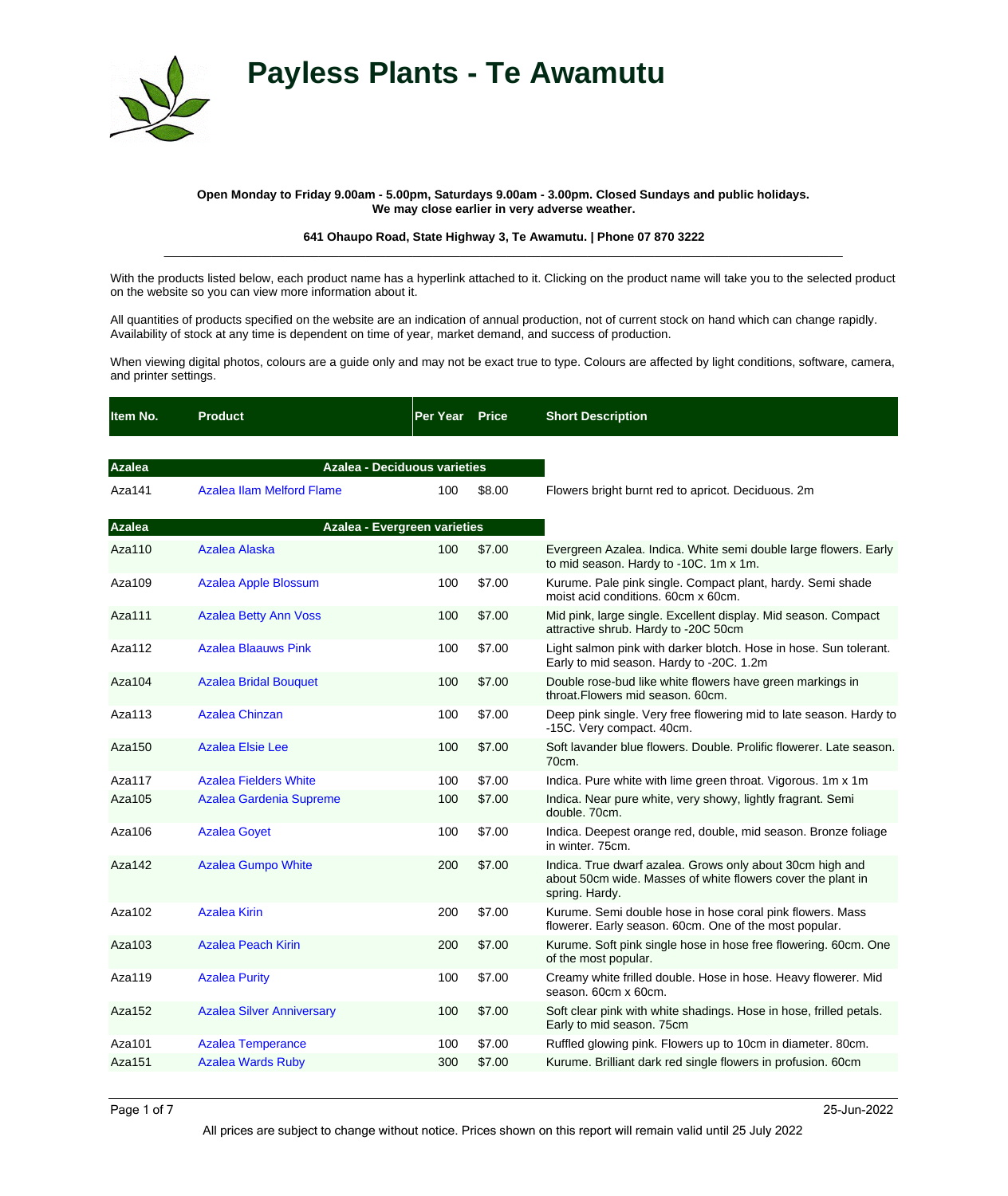| Item No.        | <b>Product</b>                  | Per Year                         | <b>Price</b> | <b>Short Description</b>                                                                                                                              |
|-----------------|---------------------------------|----------------------------------|--------------|-------------------------------------------------------------------------------------------------------------------------------------------------------|
| <b>Camellia</b> |                                 | <b>Camellia hybrid varieties</b> |              |                                                                                                                                                       |
| Cam144          | <b>Camellia Fairy Blush</b>     | 500                              | \$7.00       | Hybrid. Masses of miniature soft pink flowers opening from pink<br>buds. Fragrant. Suitable as a specimen plant, a tub plant or for<br>hedging. 2-3m. |
| Cam204          | <b>Camellia High Fragrance</b>  | 30                               | \$10.00      | Hybrid. Medium size informal double. Pale pink shading darker at<br>the edges. Very fragrant. Strong upright growth. Mid to late<br>season, 2.5m.     |
| Cam149          | <b>Camellia Rosabelle</b>       | 130                              | \$7.00       | Hybrid. Rose pink miniature semi double, cupped form. Strong<br>bushy growth. Long flowering period. 2m.                                              |
| Cam160          | <b>Camellia Spring Festival</b> | 30                               | \$10.00      | Hybrid. Soft pink miniature rose form to semi double. Mid to late<br>season. Narrow upright columnar growth habit. 2.5m.                              |

| <b>Camellia</b> |                                  | Camellia japonica varieties |         |                                                                                                                                                                                                          |
|-----------------|----------------------------------|-----------------------------|---------|----------------------------------------------------------------------------------------------------------------------------------------------------------------------------------------------------------|
| Cam100          | <b>Camellia Ace of Hearts</b>    | 30                          | \$10.00 | Japonica. Dark red, large semi double. Mid season to late.<br>Vigorous upright compact growth. 2-2.5m                                                                                                    |
| Cam139          | <b>Camellia Bob Hope</b>         | 30                          | \$10.00 | Japonica. Black red large semi double. Mid season. Slow<br>compact grower. 2m.                                                                                                                           |
| Cam206          | <b>Camellia Buttons n Bows</b>   | 30                          | \$10.00 | C. x williamsii. Small light pink formal double with raised and<br>fluted petals and button centre. Dense compact bushy growth.<br>Mid to late season, 2m.                                               |
| Cam205          | <b>Camellia Commander Mulroy</b> | 30                          | \$10.00 | Japonica. Formal double white with slight touch of pink at the<br>margin. Mid season. Flowers up to 12 cm across.                                                                                        |
| Cam145          | <b>Camellia Desire</b>           | 30                          | \$10.00 | Japonica. Ivory white, delicately blushed pink on the edges.<br>Large formal double. Mid season. Compact habit. 2.5m.                                                                                    |
| Cam147          | Camellia E.G Waterhouse          | 30                          | \$10.00 | Japonica. x C. williamsii. Pure pink warm medium formal double.<br>Mid season to late. Columnar growth. Very popular. 2.5m                                                                               |
| Cam207          | <b>Camellia Moonlight Bay</b>    | 30                          | \$10.00 | C. japonica. (syn: C. Yueguangwan) A very large light orchid pink,<br>semi double, blooms early to late season. Origin: Nuccios<br>Nurseries, Altadena, California USA. Flower size is 14.5cm<br>across. |
| Cam161          | <b>Camellia Nicky Crisp</b>      | 30                          | \$10.00 | Japonica. Compact, slow growing with dark green leaves.<br>Flowers open, semi double 11cm across, blush pink. 2m                                                                                         |
| Cam150          | <b>Camellia Softly</b>           | 30                          | \$10.00 | Japonica. Medium white formal double with soft pink edges.<br>Slender upright habit. Mid to late season. 2.5m.                                                                                           |
| Cam202          | Camellia Takanini                | 50                          | \$7.00  | Japonica. Glowing dark red to mauve, anemone form. Long<br>flowering period. Strong grower. 2.5m.                                                                                                        |
| Cam146          | <b>Camellia Tootsie</b>          | 30                          | \$10.00 | Japonica. Miniature white formal double. Slow, upright growth.<br>Mid to late season.                                                                                                                    |

| <b>Camellia</b>    |                                | Camellia sasangua varieties |         |                                                                                                                                                                                                     |
|--------------------|--------------------------------|-----------------------------|---------|-----------------------------------------------------------------------------------------------------------------------------------------------------------------------------------------------------|
| Cam200             | <b>Camellia Early Pearly</b>   | 1800                        | \$7.00  | Sasangua White with a tinge of pink. Small to medium formal<br>double. Flowers autumn to early winter. Average upright growth.<br>Popular for hedging. 2 - 3m unpruned.                             |
| Cam <sub>201</sub> | <b>Camellia Jennifer Susan</b> | 150                         | \$7.00  | Sasangua. Early flowering, pale pink, informal double with curled<br>petals. Chinese synonym: Niuzinu                                                                                               |
| Cam148             | Camellia Setsugekka            | 600                         | \$7.00  | Sasanqua. Large white single with fluted petals, and prominent<br>yellow stamens. Tall and bushy. 2.5m.                                                                                             |
| Cam <sub>143</sub> | <b>Camellia Yuletide</b>       | 30                          | \$10.00 | Sasanqua. C. x vernalis. Flower bright red with prominent yellow<br>stamens. Growth is upright columnar to about 3 metres. Can be<br>planted as a specimen or used as a hedge. A C. Hiryu seedling. |

| <b>Camellia</b> | <b>Camellia species</b> |     |         |                                                                                                                                           |
|-----------------|-------------------------|-----|---------|-------------------------------------------------------------------------------------------------------------------------------------------|
| Cam151          | Camellia transnokoensis | 300 | \$7.00  | Species. Masses of tiny white flowers opening from pink buds.<br>Fragrant. Use as an ornamental. tub plant or for hedging. 2-3<br>metres. |
| Cam208          | Camellia tsaii          | 30  | \$10.00 | Species. White small single fragrant flowers borne in abundance.<br>Mid season. Graceful habit. 2-3m.                                     |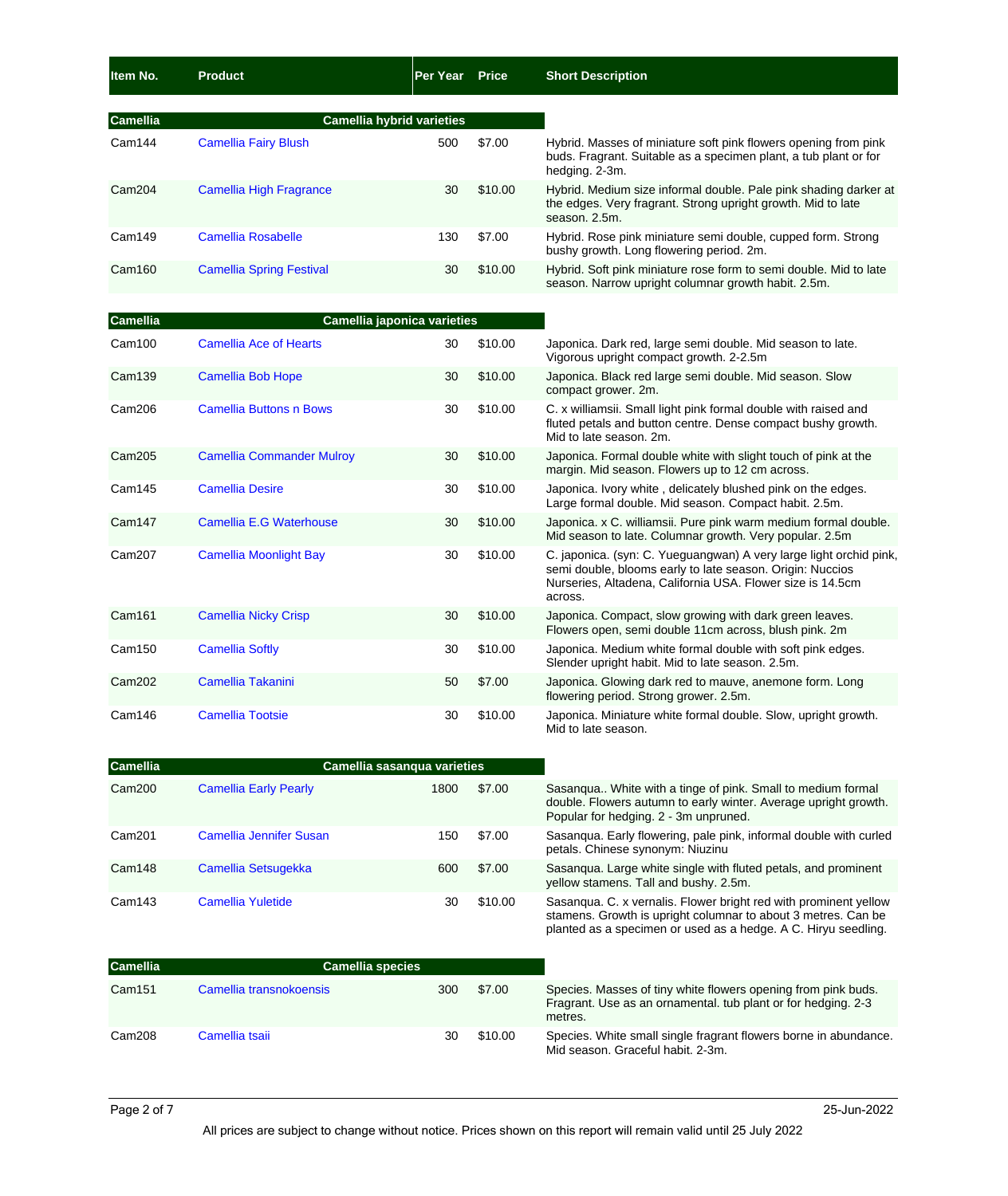| <b>Item No.</b> | <b>Product</b>                    | Per Year | <b>Price</b> | <b>Short Description</b>                                                                                                                                                       |
|-----------------|-----------------------------------|----------|--------------|--------------------------------------------------------------------------------------------------------------------------------------------------------------------------------|
| <b>Conifers</b> | <b>All Conifers</b>               |          |              |                                                                                                                                                                                |
| Thu100          | <b>Thuya occidentalis Smaragd</b> | 400      | \$12.00      | A compact dense evergreen shrub with bright green foliage and a<br>neat low maintenance habit. Ideal for containers or the garden.<br>Full sun well drained soil. 2-3m. Hardy. |

| <b>General Ornamentals</b> |                                     | <b>Groundcovers</b> |     |        |                                                                                                                                                                                                                          |
|----------------------------|-------------------------------------|---------------------|-----|--------|--------------------------------------------------------------------------------------------------------------------------------------------------------------------------------------------------------------------------|
| Con101                     | Convolvulus cnoreum                 |                     | 300 | \$7.00 | Silverbush. A popular groundcover shrub with distinctive silver<br>foliage and large white trumpet like flowers in spring. Prefers full<br>sun well drained soil. 40cm high x 1m wide. Hardy. Ideal for bark<br>gardens. |
| Leu <sub>100</sub>         | <b>Leucanthemum Sparkles</b>        |                     | 100 | \$7.00 | Excellent low growing plant with daisy type flowers. Flowers<br>through out the year. Prefers full sun. 30cm.                                                                                                            |
| PhI101                     | Phlox subulata                      |                     | 200 | \$7.00 | Groundcover plant forming a dense cover 10cm high and up to<br>80cm wide. Masses of bright pink flowers in spring. Hardy.                                                                                                |
| <b>Thy100</b>              | <b>Thymus praecox Purple Carpet</b> |                     | 200 | \$7.00 | Herb used as culinary plant and also used in rock gardens,<br>patios, as an alternative to lawns and even path edging. Full sun<br>free draining soil.                                                                   |
| Tra100                     | Trachylospernum jasmanoides         |                     | 500 | \$7.00 | Star Jasmine. Evergreen, woody stemmed, twinning climber with<br>oval leaves up to 10cm long. Very fragrant white flowers are                                                                                            |

| <b>General Ornamentals</b> |                                  | Grows (approx.) 1 to 2 metres |     |        |                                                                                                                                                                                                                             |
|----------------------------|----------------------------------|-------------------------------|-----|--------|-----------------------------------------------------------------------------------------------------------------------------------------------------------------------------------------------------------------------------|
| Cho100                     | Choisya ternata                  |                               | 300 | \$7.00 | Mexican Orange Blossum. Grows 1.2 to 1.5 metres height and<br>up to approx 2m across. Deep green slightly aromatic leaves with<br>masses of white star like flowers in spring and summer. Hardy.<br>Full sun or semi shade. |
| Pro100                     | Prostranthera poorinda Ballerina |                               | 100 | \$7.50 | Mint Bush. Australian Native. Tight growing shrub to about 1.5m.<br>Masses of white flowers in spring and summer. Full sun well<br>drained soil.                                                                            |
| Ros100                     | Rosmarinus officinalis Alba      |                               | 200 | \$7.00 | Upright white flowered rosemary. Makes a good hedge. Full sun.<br>1.2m. Prune to size and shape.                                                                                                                            |

carried in summer. To 9m. Can be used as a groundcover.

| <b>General Ornamentals</b> |                                | Grows (approx.) 30 cm to 1 metre |        |                                                                                                                                                                                                                                 |
|----------------------------|--------------------------------|----------------------------------|--------|---------------------------------------------------------------------------------------------------------------------------------------------------------------------------------------------------------------------------------|
| Cis100                     | <b>Cistus Snowmound</b>        | 200                              | \$7.00 | Rock Rose. Hardy evergreen shrub. White single flower with<br>large yellow stames in summer. Prefers full sun. 1m x 50cm                                                                                                        |
| <b>Col100</b>              | <b>Coleonema Sunset Gold</b>   | 300                              | \$7.00 | Golden Breath of Heaven. Bright gold foliage all year, with small<br>light pink star like flowers late winter into spring. Must be in full<br>sun and well drained soil.                                                        |
| <b>Die100</b>              | Dietes grandiflora             | 200                              | \$7.00 | Fortnight Lily. Clump forming foliage plant. White flowers with<br>buttery yellow markings. Excellent landscape plant. Full sun will<br>cope with dry conditions. 1m x 60cm.                                                    |
| Gar100                     | Gardenia radicans              | 500                              | \$8.00 | Low growing evergreen shrub ideal for shady position. White<br>fragrant flowers in spring and summer. Prefers lightly moist soil<br>conditions, 80cm.                                                                           |
| Lav100                     | <b>Lavander Arabian Nights</b> | 300                              | \$6.00 | Select form of English lavander. Darker blue flowers. Full sun<br>well drained site. 80cm                                                                                                                                       |
| <b>Lav101</b>              | <b>Lavander Grosso</b>         | 200                              | \$6.00 | Select form of English lavander. Mid blue flowers. Full sun well<br>drained site, 70-80cm                                                                                                                                       |
| L <sub>om100</sub>         | <b>Lomandra Lime Tuff</b>      | 5000                             | \$7.00 | Australian Grass. One of the best ornamental grasses in<br>existence, thrives in a wide variety of conditions and always<br>tends to look good. Easy care with near zero maintenance. Plant<br>at 80cm to 1m spacings. 70-80cm. |
| <b>Nan100</b>              | Nandina domestica Pygmaea      | 900                              | \$7.00 | Popular shrub with coppery orange red foliage color in winter.<br>Very hardy plant. 1m.                                                                                                                                         |
| <b>Nan101</b>              | <b>Nandina Gulfstream</b>      | 400                              | \$7.00 | New release nandina. Forms a compact shrub to 1 metre. New<br>growth coppery red color. Very hardy.                                                                                                                             |
| Pro101                     | Prostranthera cuneata          | 200                              | \$7.00 | Alpine mint bush. Deep green foliage, small white flowers in<br>spring. Strong minty aroma. 80cm. Hardy. Full sun well drained<br>soil.                                                                                         |
|                            |                                |                                  |        |                                                                                                                                                                                                                                 |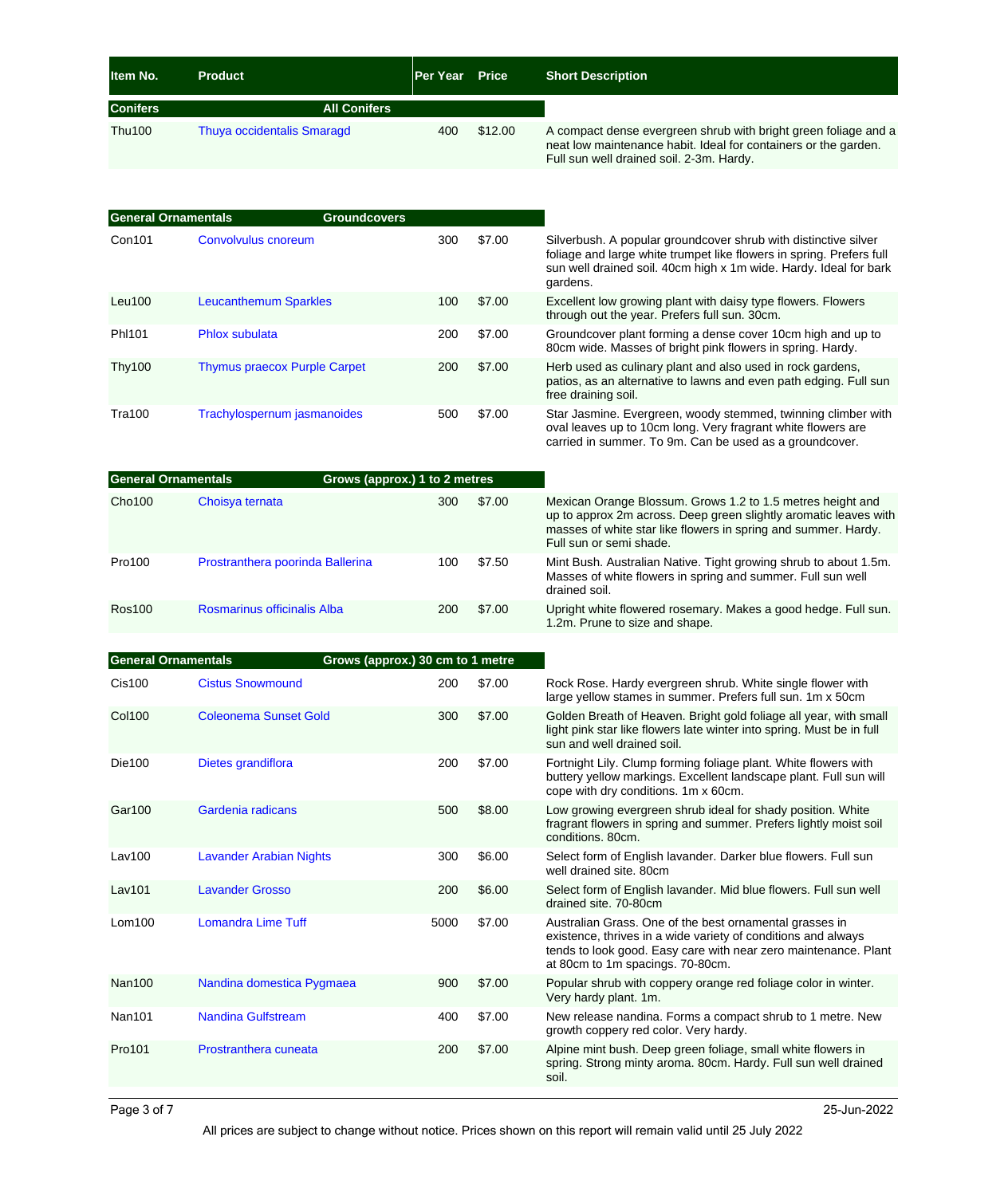| Item No.                   | <b>Product</b>               | <b>Per Year</b>                | <b>Price</b> | <b>Short Description</b>                                                                                                                                                |
|----------------------------|------------------------------|--------------------------------|--------------|-------------------------------------------------------------------------------------------------------------------------------------------------------------------------|
| <b>General Ornamentals</b> |                              | Grows (approx.) less than 30cm |              |                                                                                                                                                                         |
| <b>Ber100</b>              | Bergenia cordifolia          | 200                            | \$7.00       | Clump forming evergreen perennial, known for its hardiness and<br>vigour. Flowers in spring. Full sun or semi shade. 30-40cm.                                           |
| <b>Cor100</b>              | <b>Coreopsis Mango Punch</b> | 200                            | \$7.00       | Mango Punch Tickseed. Compact perennial with magnificent<br>orange apricot flowers from early summer to autumn. Full sun or<br>partial shade. 30cm height x 50cm width. |
| Heu100                     | <b>Heuchera Dark Secret</b>  | 200                            | \$7.00       | Leaves are heavily ruffled in a deep purple-bronze with a slight<br>silver sheen. Use as a feature or border plant. 30cm.                                               |
| <b>General Ornamentals</b> |                              | Grows (approx.) over 2 metres  |              |                                                                                                                                                                         |
| lle100                     | Ilex crenata Sky Pencil      | 200                            | \$7.00       | Japanese Sky Pencil Holly. Tight columnar type growth. Use as a<br>feature against walls or along driveways. Prefers full sun or part<br>shade. 3m x 1m. Hardy.         |
| Pho101                     | <b>Photinia Red Robin</b>    | 1000                           | \$7.00       | Brilliant deep crimson new growth in early spring. A top hedge                                                                                                          |

plant. Withstands hard pruning. Plant about 80cm to 1m apart.

| <b>Hemerocallis</b> | <b>Hemerocallis - Deciduous varieties</b> |    |        |                                                                                                                                                               |
|---------------------|-------------------------------------------|----|--------|---------------------------------------------------------------------------------------------------------------------------------------------------------------|
| Hem105              | <b>Hemerocallis Aspiration</b>            | 30 | \$7.00 | Daylily. Large rose pink flowers with a darker eye. 1m.<br>Deciduous.                                                                                         |
| Hem108              | <b>Hemerocallis Aztec Gold</b>            | 36 | \$7.00 | Daylily. Flowers are bright gold. Top plant for visual impact.<br>Grows to 1m. Deciduous in cold climates.                                                    |
| Hem106              | <b>Hemerocallis Buddy</b>                 | 36 | \$7.00 | Daylily. Soft pinky red. Full sun or semi shade. Up to 1m.<br>Deciduous in cold climates.                                                                     |
| Hem110              | <b>Hemerocallis Cedar Waxwing</b>         | 36 | \$7.00 | Daylily. Rich lavender pink with rose pink halo. Full sun or semi<br>shade, 1. Deciduous.                                                                     |
| Hem121              | Hemerocallis Double Cameo                 | 36 | \$7.00 | Daylily. Double flowers of a melon-lemon blend with lavender<br>midribs. Very showy. Deciduous in cold climates. To 1m                                        |
| Hem112              | Hemerocallis James Marsh                  | 36 | \$7.00 | Daylily. Large trumpet-shaped rosy red flowers with shiny petals.<br>An excellent variety producing lots of flowers of excellent quality.<br>90cm. Deciduouss |
| Hem119              | <b>Hemerocallis Root Beer</b>             | 36 | \$7.00 | Daylily. Dark burgundy red to purple flower. Full sun or semi<br>shade, 90cm, Deciduous.                                                                      |

| <b>Hemerocallis</b> | Hemerocallis - Evergreen varieties    |    |        |                                                                                                                                                               |
|---------------------|---------------------------------------|----|--------|---------------------------------------------------------------------------------------------------------------------------------------------------------------|
| Hem109              | <b>Hemerocallis Alvatine Taylor</b>   | 36 | \$7.00 | Daylily. Large single, orchid lavender pink with ivory cream<br>throat. Evergreen. 1m.                                                                        |
| Hem22               | <b>Hemerocallis Annie Golightly</b>   | 36 | \$7.00 | Daylily. Large, triangular blooms that stay open at night. The lily<br>flowers are bright red with yellow-green throats and creamy-white<br>mid-veins. To 1m. |
| Hem101              | <b>Hemerocallis Chemistry</b>         | 36 | \$7.00 | Daylily. Frilled autumn tones of coral, salmon and apricot blooms.<br>Grows 60-90cm. Evergreen.                                                               |
| Hem120              | <b>Hemerocallis Chinese Pavillion</b> | 36 | \$7.00 | Daylily. Large light rose blooms with apricot centre. To 1m. Full<br>sun or semi shade. Evergreen                                                             |
| Hem111              | Hemerocallis Eighteen Carat           | 36 | \$7.00 | Daylily. Flowers bright gold with a green throat. Semi evergreen.<br>60-90cm.                                                                                 |
| Hem122              | <b>Hemerocallis Grape Ripples</b>     | 36 | \$7.00 | Daylily. Flowers fragrant rich purple flowers with pale green<br>throats. Compact growth to 70cm. Evergreen.                                                  |
| Hem102              | <b>Hemerocallis Happy Reward</b>      | 36 | \$7.00 | Day Lily. Flowers a huge light yellow with ruffled edges. A feature<br>plant which stands out in the garden.                                                  |
| Hem115              | Hemerocallis King Lamoni              | 36 | \$7.00 | Daylily. Flowers scarlet red with a green throat. To 90cm.<br>Evergreen.                                                                                      |
| Hem130              | <b>Hemerocallis Little Christine</b>  | 36 | \$7.00 | Day Lily. Miniature flower, dark burgundy red. Smaller grower.                                                                                                |
| Hem123              | <b>Hemerocallis Marcia Faye</b>       | 36 | \$7.00 | Daylily. Creamy rose-pink flowers with ivory midribs and pale<br>green throats. 50cm. Semi evergreen.                                                         |
| Hem124              | <b>Hemerocallis Memories</b>          | 36 | \$7.00 | Daylily. Large flower combination orange, peach and apricot with<br>a lemon centre. 90cm. Evergreen.                                                          |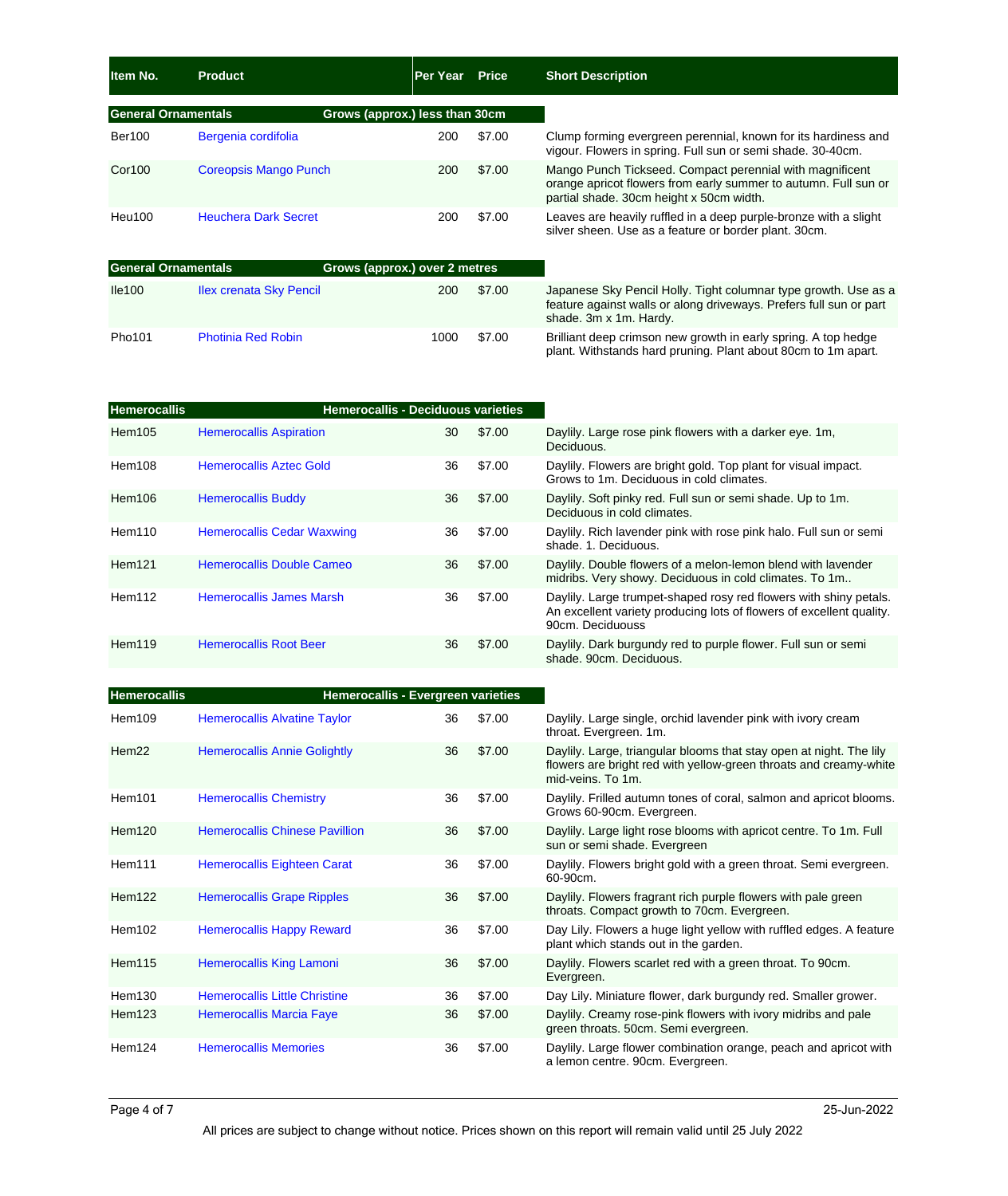| Item No.      | Product                                 | Per Year | <b>Price</b> | <b>Short Description</b>                                                                                         |
|---------------|-----------------------------------------|----------|--------------|------------------------------------------------------------------------------------------------------------------|
| Hem104        | <b>Hemerocallis Moon Goddess</b>        | 36       | \$7.00       | Slightly ruffled, soft creamy yellow blooms with a green throat.<br>Slightly fragrant. Grows 60-90cm. Evergreen. |
| Hem107        | <b>Hemerocallis Pawn of Prophecy</b>    | 36       | \$7.00       | Daylily. Small miniature purple with yellow eye. Plants grow more<br>compact than most forms. 70cm. Evergreen.   |
| Hem129        | Hemerocallis Peek A Boo Eyes            | 36       | \$7.00       | Day lily. Ruffled flowers, creamy light yellow with a burgundy eye.                                              |
| Hem113        | <b>Hemerocallis Pony Ride</b>           | 36       | \$7.00       | Daylily. Large flowers, light butter yellow with a lime green tinge<br>in the throat. 90cm. Hardy. Evergreen.    |
| <b>Hem125</b> | <b>Hemerocallis Rosemount Firebrand</b> | 36       | \$7.00       | Daylily. Flower fiery red with yellow undertones and green throat.<br>Semi evergreen. 60cm.                      |
| Hem116        | Hemerocallis Stella Bella               | 100      | \$7.00       | Daylily. Flowers butter yellow on a dwarf plant. Top plant for mass<br>planting. 40cm. Evergreen.                |
| Hem100        | <b>Hemerocallis Taylormade</b>          | 36       | \$7.00       | Daylily. Large flowers shaded cinnamon with a green throat. 60-<br>90cm. Hardy. Evergreen.                       |
| Hem128        | <b>Hemerocallis Tigers Eye</b>          | 36       | \$7.00       | Day lily. Bronze with yellow eyes. Evergreen                                                                     |
| Hem103        | <b>Hemerocallis Touched by Midas</b>    | 36       | \$7.00       | Daylily. Masses of dazzling rich gold blooms over spring and<br>summer. 60-90cm. Evergreen.                      |
| Hem117        | <b>Hemerocallis Velvet Shadows</b>      | 36       | \$7.00       | Daylily. Violet purple miniature, wit a lavander watermark and<br>green throat. 40cm. Evergreen.                 |
| Hem118        | <b>Hemerocallis Vintage Bordeaux</b>    | 36       | \$7.00       | Deepest wine blooms highlighted by a lime yellow centre. Full<br>sun or partial shade. 60-90cm. Evergreen.       |
| Hem114        | <b>Hemerocallis War Eagle</b>           | 36       | \$7.00       | A vigorous growing daylily. Flowers dark red early to mid season.<br>Foliage to 1m. Evergreen.                   |

| <b>Hydrangea</b> | <b>Hydrangea - Lacecap varieties</b> |     |        |                                                                                                                                                                                                                                          |
|------------------|--------------------------------------|-----|--------|------------------------------------------------------------------------------------------------------------------------------------------------------------------------------------------------------------------------------------------|
| Hyd103           | Hydrangea macrophylla Blaumeise      | 100 | \$8.00 | Lacecap. Sky blue blooms. Deciduous. 1m.                                                                                                                                                                                                 |
| <b>Hyd101</b>    | Hydrangea macrophylla Blue Wave      | 100 | \$8.00 | Attractive lace-cap type, long flowering period. The original blue<br>flower colour is maintained in acid soils, and aided by the addition<br>of an acid fertiliser or aluminium sulphate. Prune after flowering.<br>$1.5 \times 1.5$ m. |
| <b>Hyd107</b>    | Hydrangea macrophylla Libelle        | 100 | \$8.00 | One of the best white lacecaps with a touch of blue in the<br>centre.Excellent disply. 1.5m.                                                                                                                                             |
| <b>Hyd120</b>    | Hydrangea macrophylla Red Start      | 100 | \$8.00 | (syn: H. Rotschwanz, H. Red Star) Rich red wine florets and two<br>toned white and red true flowers, 1.5m.                                                                                                                               |

| <b>Hydrangea</b> | <b>Hydrangea - Mophead varieties</b>            |     |        |                                                                                                                                                                                                                                                    |
|------------------|-------------------------------------------------|-----|--------|----------------------------------------------------------------------------------------------------------------------------------------------------------------------------------------------------------------------------------------------------|
| <b>Hyd110</b>    | Hydrangea macrophylla Alpengluhen               | 100 | \$8.00 | Flowers are rosy red well shaped mophead. Can be used as a<br>cut flower bloom. Easy care, robust. 1.5m.                                                                                                                                           |
| Hyd112           | Hydrangea macrophylla Bridal Bouquet            | 100 | \$8.00 | Lovely white variety that grows to only 3ft(1m) tall so is ideal in<br>the smaller garden. Great in tubs or pots. Has neat cup shaped<br>cream to white flowers and is happy in sun or shade as long as<br>the soil is not too dry. Mop head.      |
| <b>Hyd111</b>    | Hydrangea macrophylla Colonel<br>Durham         | 100 | \$8.00 | An excellent pink mophead hydrangea one of the best. Prefer<br>semi shade but will tolerate sun. Will change colour to mauve in<br>acid soils, 1.2m                                                                                                |
| Hyd113           | Hydrangea macrophylla Immaculata                | 100 | \$8.00 | Flowers open cream changing to pure white. This variety prefers<br>semi shade. Lower growing. 1m.                                                                                                                                                  |
| <b>Hyd116</b>    | Hydrangea macrophylla Madame<br><b>Bardsee</b>  | 100 | \$8.00 | Large heads rose pink purplish young growth. 1m                                                                                                                                                                                                    |
| Hyd117           | Hydrangea macrophylla Magical Pearl             | 100 | \$8.00 | Rich creamy flowers open fully and retain a hint of cream. Fairly<br>sun tolerant for a white mophead and grows 1.5m in height.                                                                                                                    |
| <b>Hyd119</b>    | Hydrangea macrophylla Mathilda<br><b>Gutges</b> | 100 | \$8.00 | One of the best blues with cobalt blue mop head flowers. Needs<br>an acid soil to perform well. Can be used as a tub plant for<br>outdoor use, 1.2m.                                                                                               |
| Hyd106           | Hydrangea macrophylla Merville<br>Sanguine      | 100 | \$8.00 | Blood red to wine purple. One of the richest darkest reds. 1.5m                                                                                                                                                                                    |
| <b>Hyd105</b>    | Hydrangea macrophylla Montgomery                | 100 | \$8.00 | In acid soil the purple magenta flowers have a blue luster in the<br>centre. The flowers can vary from rich ruby red in alkaline soil to<br>beetroot purple in strongly acid soil. Reasonably sun tolerant and<br>great for drying. Mophead. 1.3m. |

All prices are subject to change without notice. Prices shown on this report will remain valid until 25 July 2022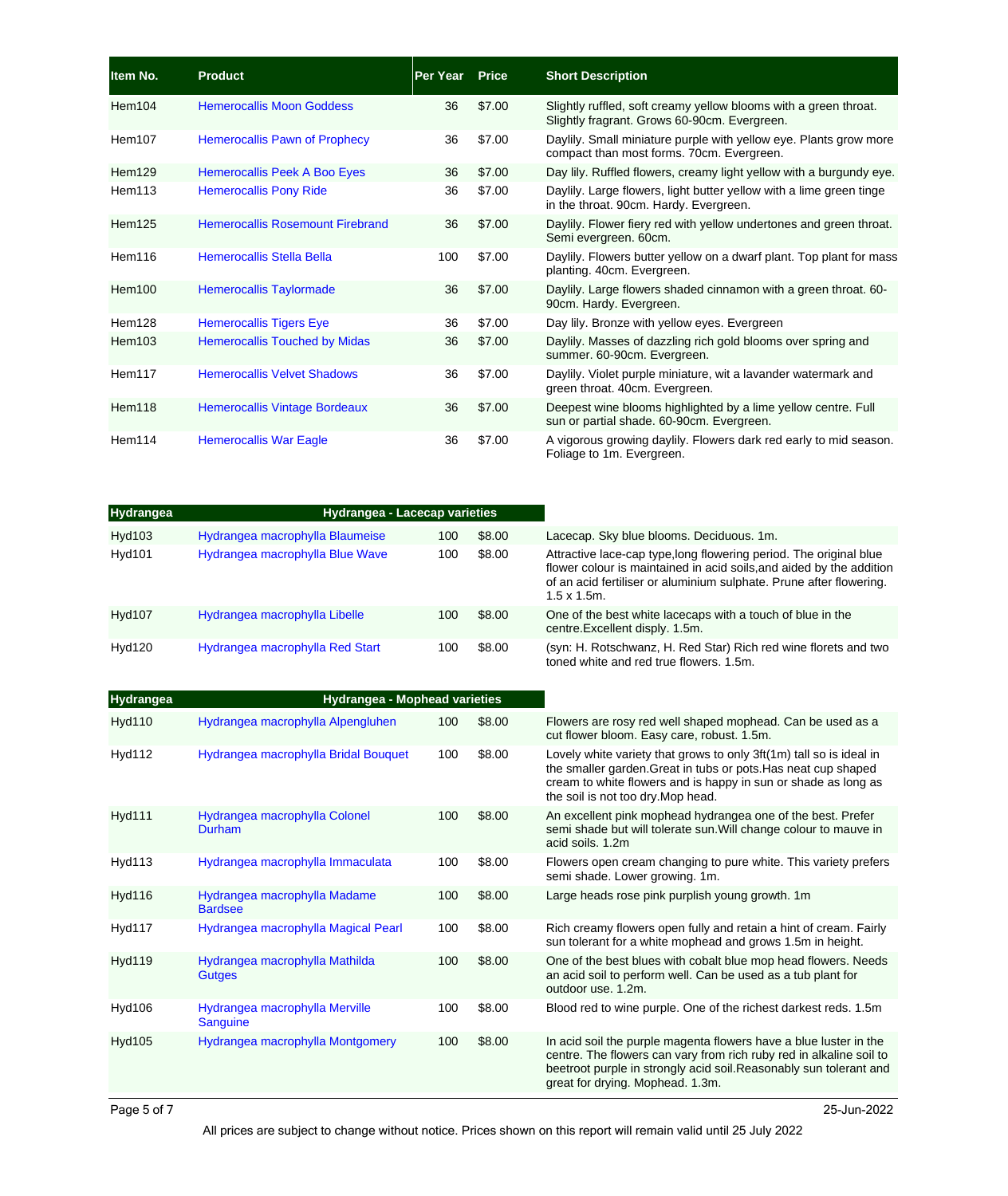| Item No.                   | <b>Product</b>                                   | <b>Per Year</b> | <b>Price</b> | <b>Short Description</b>                                                                                                                                                                                      |
|----------------------------|--------------------------------------------------|-----------------|--------------|---------------------------------------------------------------------------------------------------------------------------------------------------------------------------------------------------------------|
| Hyd114                     | Hydrangea macrophylla Princess<br>Juliana        | 100             | \$8.00       | Rich creamy flowers open fully and retain a hint of cream. Fairly<br>sun tolerant for a white mophead and grows 1.5m in height.                                                                               |
| <b>Hyd115</b>              | Hydrangea macrophylla Red Emperor                | 100             | \$8.00       | Neat round flower heads that try to stay red even in acid<br>conditions. In Akaline soils flowers are a rich vivid crimson. Good<br>cut flower. 1.3m. Mophead.                                                |
| <b>Hyd100</b>              | Hydrangea macrophylla Renate<br><b>Steiniger</b> | 100             | \$8.00       | Compact patio hydrangea. Excellent mid blue mop head. Long<br>flowering period. Hardy. 1.2m x .75m. This hydrangea turns pink<br>in our potting mix.                                                          |
| Hyd121                     | Hydrangea macrophylla Rosita                     | 100             | \$8.00       | Rounded clusters of deep pink flowers in alkaline or neutral soil<br>and mauve to violet in acid soil. 1.2m.                                                                                                  |
| <b>Hyd118</b>              | Hydrangea macrophylla Snowball                   | 100             | \$8.00       | (syn: H. Schneeball) Rounded and compact on a tidy bush. Ideal<br>container or garden planting.                                                                                                               |
| <b>Hyd122</b>              | Hydrangea macrophylla Trophy                     | 100             | \$8.00       | Dwarf growing hydrangea with mid pink flowers late spring into<br>summer. 1m. Deciduous. Mophead. Alkaline soil.                                                                                              |
| Hyd104                     | Hydrangea serrata Preziosa                       | 100             | \$8.00       | Large heads rose pink Purplish young growth. 1m                                                                                                                                                               |
| Hydrangea                  | Hydrangea - Pannicle varieties                   |                 |              |                                                                                                                                                                                                               |
| <b>Hyd124</b>              | Hydrangea paniculata Limelight                   | 100             | \$8.00       | Large panicles of white flowers tinged green. Can be used as a<br>hedge. 1.2m.                                                                                                                                |
|                            |                                                  |                 |              |                                                                                                                                                                                                               |
| <b>New Zealand Natives</b> | <b>Groundcovers</b>                              |                 |              |                                                                                                                                                                                                               |
| Pim101                     | Pimelia prostrata Arataki                        | 200             | \$7.00       | New Zealand Native. Groundcover shrub, small blue green<br>leaves and small white flowers in spring. Grows up to 1m wide<br>but only 10cm high. Full sun or semi shade. Hardy.                                |
| <b>New Zealand Natives</b> | <b>Monocotyledons</b>                            |                 |              |                                                                                                                                                                                                               |
| Car100                     | Carex testacea                                   | 500             | \$6.00       | NZ orange tussock. Grows as a tidy clump 50 - 60cm high.<br>Average garden conditions.                                                                                                                        |
| <b>Chi100</b>              | Chionachloa flavicans                            | 300             | \$6.00       | NZ Native species. Dwarf Toe Toe. Low growing grass like plant<br>with attractive weeping flower plumes on short stems. A top<br>landscaping plant. Prefers full sun average conditions. 80cm x<br>1m. Hardy. |
| <b>New Zealand Natives</b> | <b>Shrubs</b>                                    |                 |              |                                                                                                                                                                                                               |
| Lep100                     | Leptospernum Martinii                            | 300             | \$8.00       | Large flower flat form single pink is a great variety for bees and<br>honey production. Very showy shrub in flower. 2-3m                                                                                      |
| Pit100                     | Pittosporum Little Kiwi                          | 500             | \$7.00       | Dwarf growing Pittosporum which can be forms as a compact ball<br>or used as a low border hedge. Prune to size and shape as<br>required. Hardy. 60cm.                                                         |
| <b>Rhododendrons</b>       | 0 to 1 metre approx.                             |                 |              |                                                                                                                                                                                                               |
| Rho110                     | <b>Rhododendron Dora Amateis</b>                 | 50              | \$8.00       | Excellent dwarf rhodo with prolific white spicy scented flowers.<br>Early season. 1m.                                                                                                                         |
| <b>Rhododendrons</b>       | 1 to 2 metre approx.                             |                 |              |                                                                                                                                                                                                               |
| Rho120                     | <b>Rhododendron Cheer</b>                        | 50              | \$8.00       | Clear pink tight truss on a shrub to about 1.2 to 1.5 metres. Mid<br>season.                                                                                                                                  |
| Rho112                     | <b>Rhododendron Daphnoides</b>                   | 100             | \$8.00       | Prolific trusses of purple flowers. Unusual daphne type foliage.<br>Compact shrub. Mid to late season. 1.2m.                                                                                                  |
| Rho100                     | <b>Rhododendron Gwilt-King</b>                   | 50              | \$8.00       | A very showy Rhododendron with masses of red blooms in<br>spring. Leaves have a rust like tormentum on the underside.<br>1.2m x 2m across.                                                                    |
| Rhod 119                   | <b>Rhododendron Maddenii</b>                     | 50              | \$7.00       | Species. Large trumpet flowers near pure white up to 10cm long<br>in loose truss. Very fragrant. Shrub up to 2m with dark glossy<br>leaves. Compact.                                                          |
|                            |                                                  |                 |              |                                                                                                                                                                                                               |

All prices are subject to change without notice. Prices shown on this report will remain valid until 25 July 2022

Page 6 of 7 25-Jun-2022